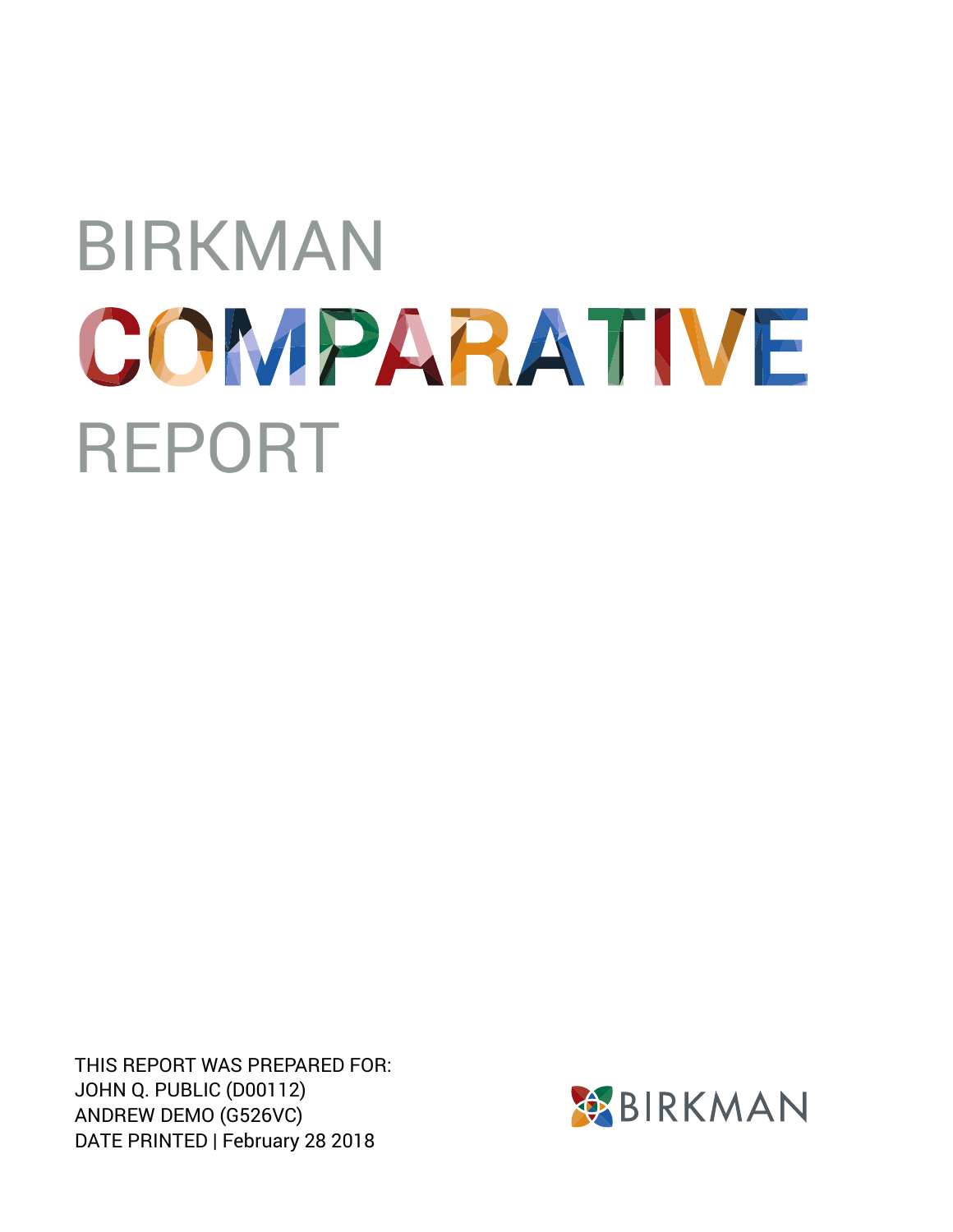

**Most of what we hear is an opinion, not a fact. Most of what we see is a perspective, not an absolute truth. When we accept that in relationships there is no one right way or right answer, we set ourselves up for better relationships - both professionally and personally.**

The Birkman Comparative report describes significant similarities and differences between two people using each of the nine Birkman Components. Additionally, the report offers key recommendations to consider when two people work together.

Different Usual styles can make for an interesting dynamic when working together. However, when people's Needs differ significantly, it can present major challenges.

In cases where there is a significant difference between the two people on the Birkman Needs score, the report offers an additional explanation of how each person can understand the opposite approach.

Mostly unseen by others, Birkman Needs speak to our expectation of people and the world around us. When two people's Needs are very different, it creates the perfect environment for disagreements, misunderstandings and potential conflict. This is why it's important to address differences in a proactive way - before they cause problems and become personal.

*Please note: Depending on the number of similarities and differences, the number of pages in the report may vary. If the Component scores are in the moderate range for Usual, Needs and Stress, a page will not be generated.*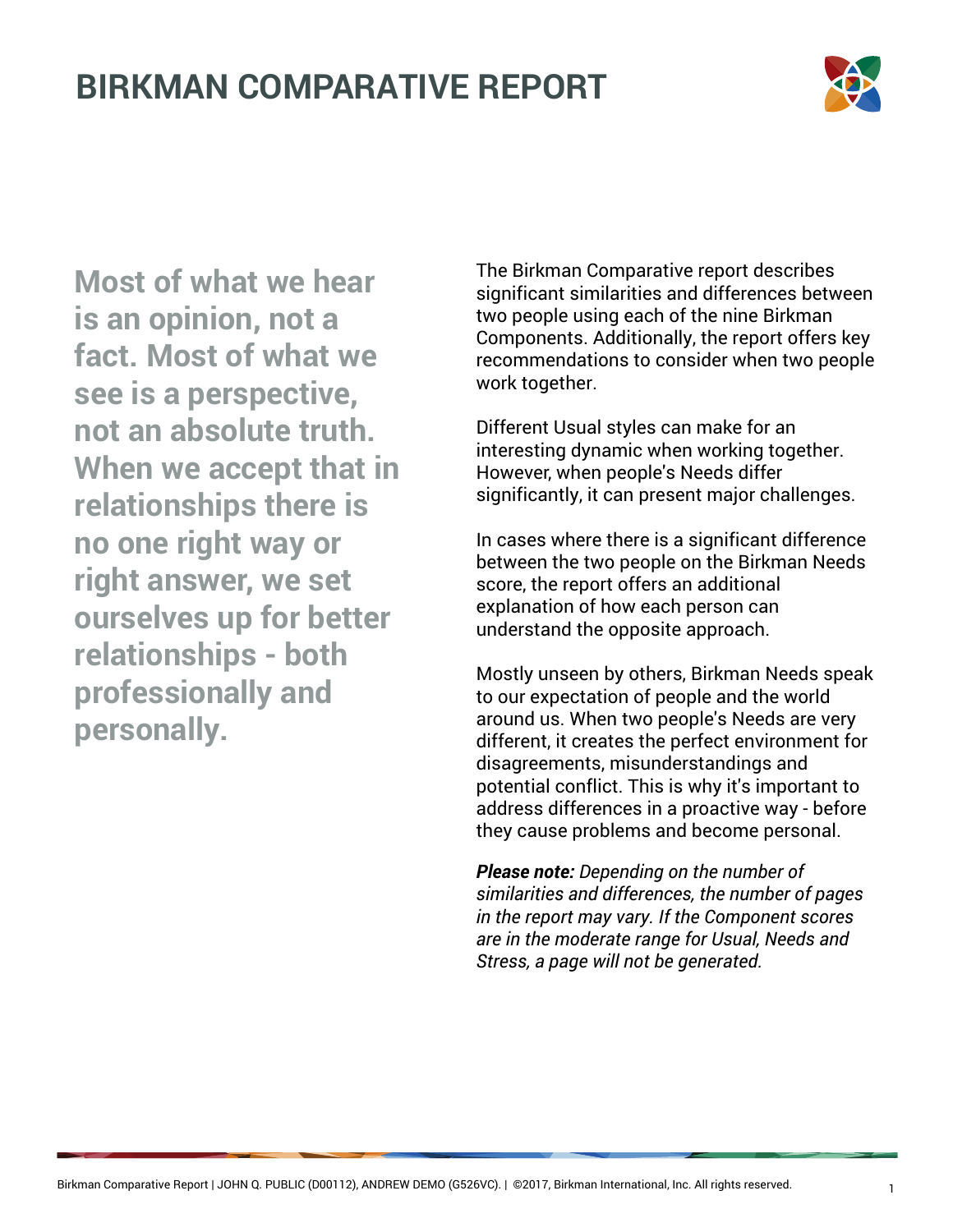

### **SOCIAL ENERGY**

*The Social Energy Component can affect the areas of social enthusiasm, participation in meetings, open lines of communication, comfort in interacting with groups, and spontaneous expression*

### **Working With One Another and With Others**



PUBLIC - 99/3/3 DEMO - 99/51/51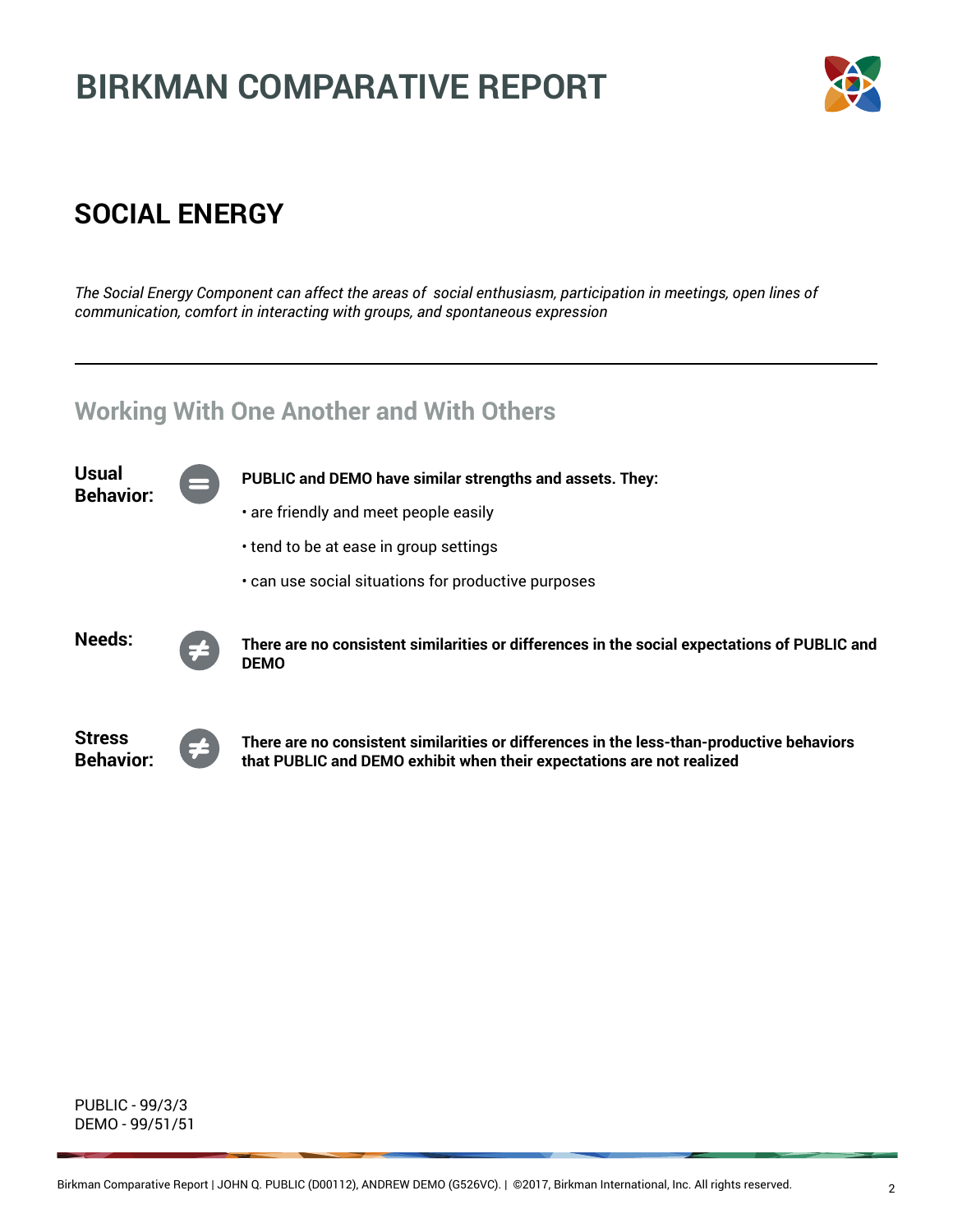

### **SOCIAL ENERGY**

#### **Key Recommendations**



#### **When working with PUBLIC, DEMO should remember:**

- to deal with PUBLIC, where possible, outside of a group or social context
- to talk with PUBLIC face-to-face, or in small groups, where possible

• that an approach based on one-on-one discussion is preferable to dealing with the matter in a group setting



#### **When working with DEMO, PUBLIC should remember:**

• to offer DEMO a certain amount of group activity, while giving opportunities for working alone or with one or two other people

- to avoid isolating DEMO socially, or forcing participation in ongoing group-based work
- that DEMO does not expect, or want, excessive exposure to group involvement or protracted amounts of time alone

PUBLIC - 99/3/3 DEMO - 99/51/51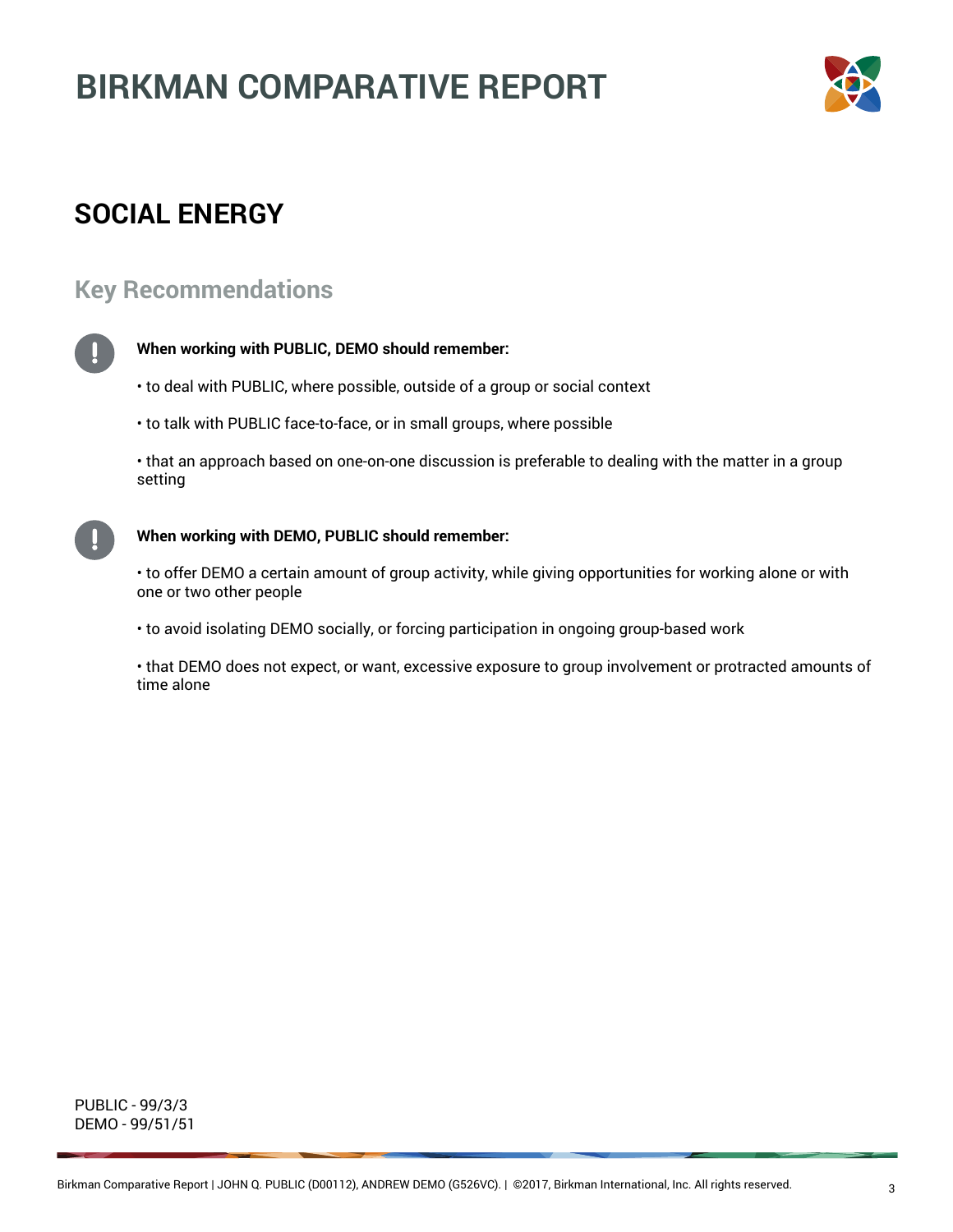

### **PHYSICAL ENERGY**

*The Physical Energy Component can affect the areas of urgency in decision making, balance between thought and action, competitiveness as opposed to long-range results, and patience with planning and pacing*

### **Working With One Another and With Others**



PUBLIC - 97/49/49 DEMO - 99/6/6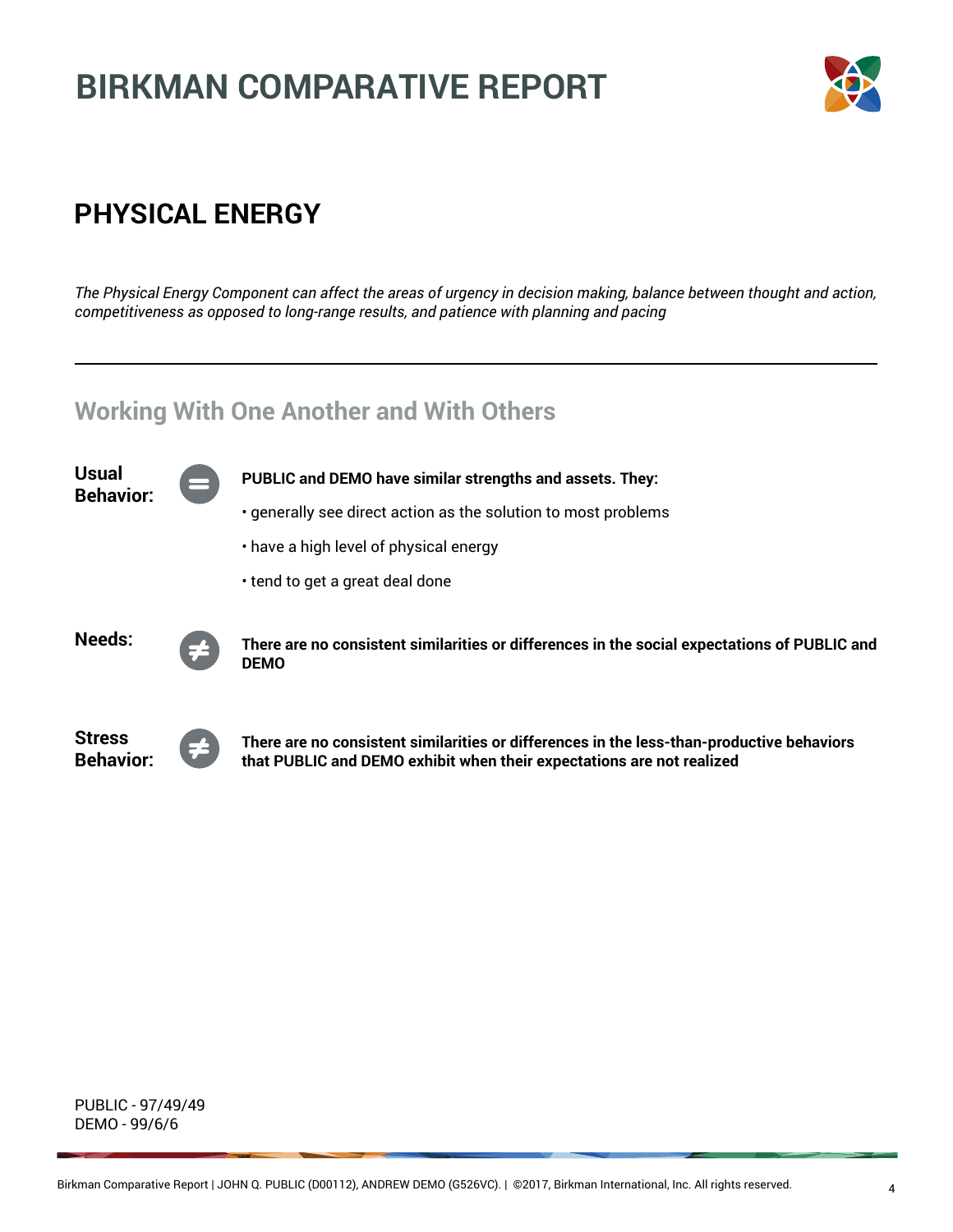

### **PHYSICAL ENERGY**

#### **Key Recommendations**



#### **When working with DEMO, PUBLIC should remember:**

- to permit DEMO to determine schedules, where possible
- to encourage the most productive use of DEMO's energies
- that offering them a more relaxed schedule is preferable to work that is physically demanding

**When working with PUBLIC, DEMO should remember:**

• to offer a balance of scheduled tasks and a more relaxed environment that permits reflection prior to action

- to avoid over-scheduling, or significant periods of time with nothing to do
- that PUBLIC does not expect, or want, an intense schedule, or an excessively reflective environment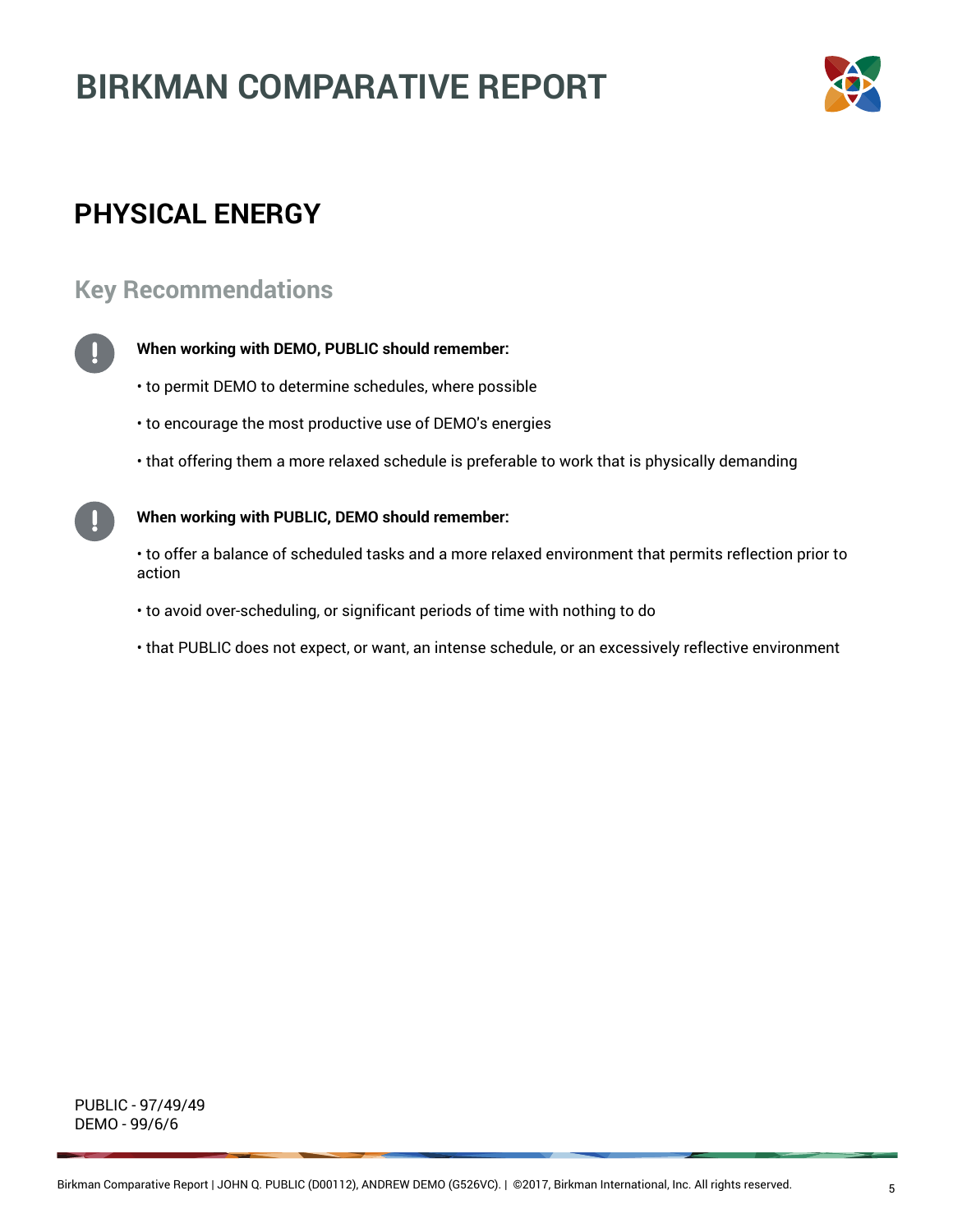

### **EMOTIONAL ENERGY**

*The Emotional Energy Component can affect the areas of practicality of ideas vs. thought and creative ideas, and control vs. expressions of enthusiasm*

**PUBLIC and DEMO have similar strengths and assets. They:**

### **Working With One Another and With Others**

**Usual Behavior:**



PUBLIC likes an environment that is focused on facts rather than people's feelings.

By contrast, DEMO responds better to more subjective support, and opportunities to talk about feelings.



#### **PUBLIC and DEMO behave differently when their expectations are not met.**

PUBLIC may become too detached and downplay the importance of feelings.

By contrast, DEMO may become too subjective and overplay the importance of feelings.

When DEMO is under stress he is likely to see PUBLIC as impassive; detached and impersonal; emphasis on tangibles; avoiding discussions involving feeling overtones.

When PUBLIC is under stress he is likely to see DEMO as overly concerned with feelings, his own and others'; preoccupied with service and intangibles on the job; easily dispirited; automatically seeing the difficulties before focusing on solutions.

PUBLIC - 12/20/20 DEMO - 37/82/82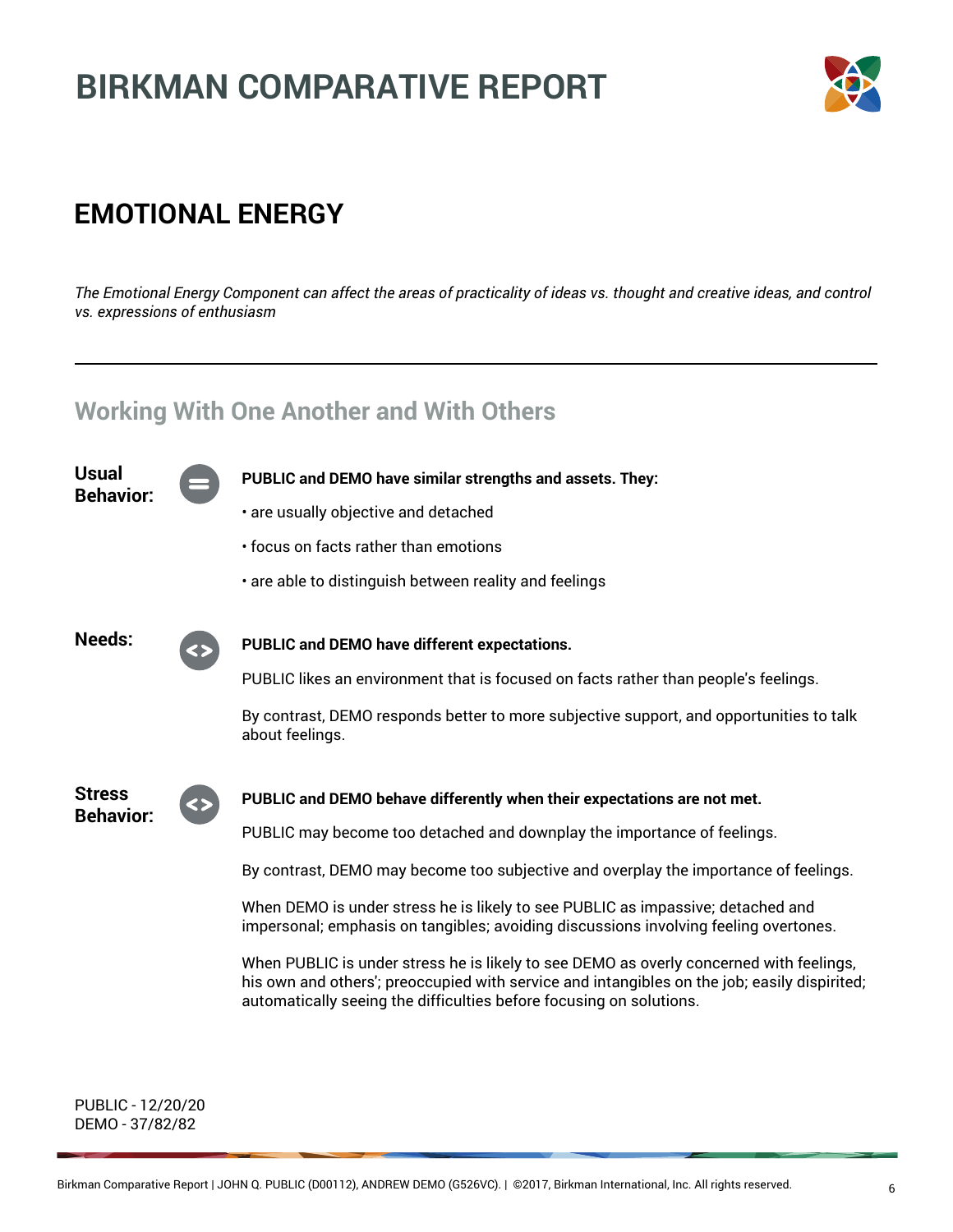

### **EMOTIONAL ENERGY**

#### **Key Recommendations**



#### **When working with PUBLIC, DEMO should remember:**

- to focus on the facts, rather than the way people feel about those facts
- to keep more subjective issues to a minimum
- that objective discussion of problems is preferable to any display of emotion

#### **When working with DEMO, PUBLIC should remember:**

- to be sure to allow time for the airing of more subjective issues during discussions
- to encourage discussion of emotional aspects of problems
- that talking about feelings is preferable to over-emphasizing "the facts"

#### **How DEMO can understand PUBLIC:**

You should not assume that he dislikes you if you find it difficult to establish a relationship with him. His preference is to remain uninvolved emotionally whether it's his work or your problems. He will be quite satisfied to limit discussions to practical matters. In teamwork you can trust him to handle the situations requiring logic and objective decisions. Under stress, you may be more comfortable seeking a solution to your concerns from someone more willing to take feelings into account; it would help balance your thinking if you sought an objective opinion from him on occasion.

#### **How PUBLIC can understand DEMO:**

You prefer to be detached in working with him, but because he doesn't separate feelings from other involvements, he has difficulty understanding your manner. You will see an improvement in the quality of your working relationship if occasionally you allow time to show respect for his feelings or inquire about his family, friends, or personal interests. If he has reservations about a joint work project, results will be more satisfactory if you control a natural tendency to discount personal feelings and allow him to express valid misgivings. Assure him by presenting the positive angles of the project. Since he is more sensitively aware of people's feelings, use his input to help anticipate the impact your joint decisions will have on personnel as well as on the organization. Your objectivity and his sensitivity provide great team potential.

PUBLIC - 12/20/20 DEMO - 37/82/82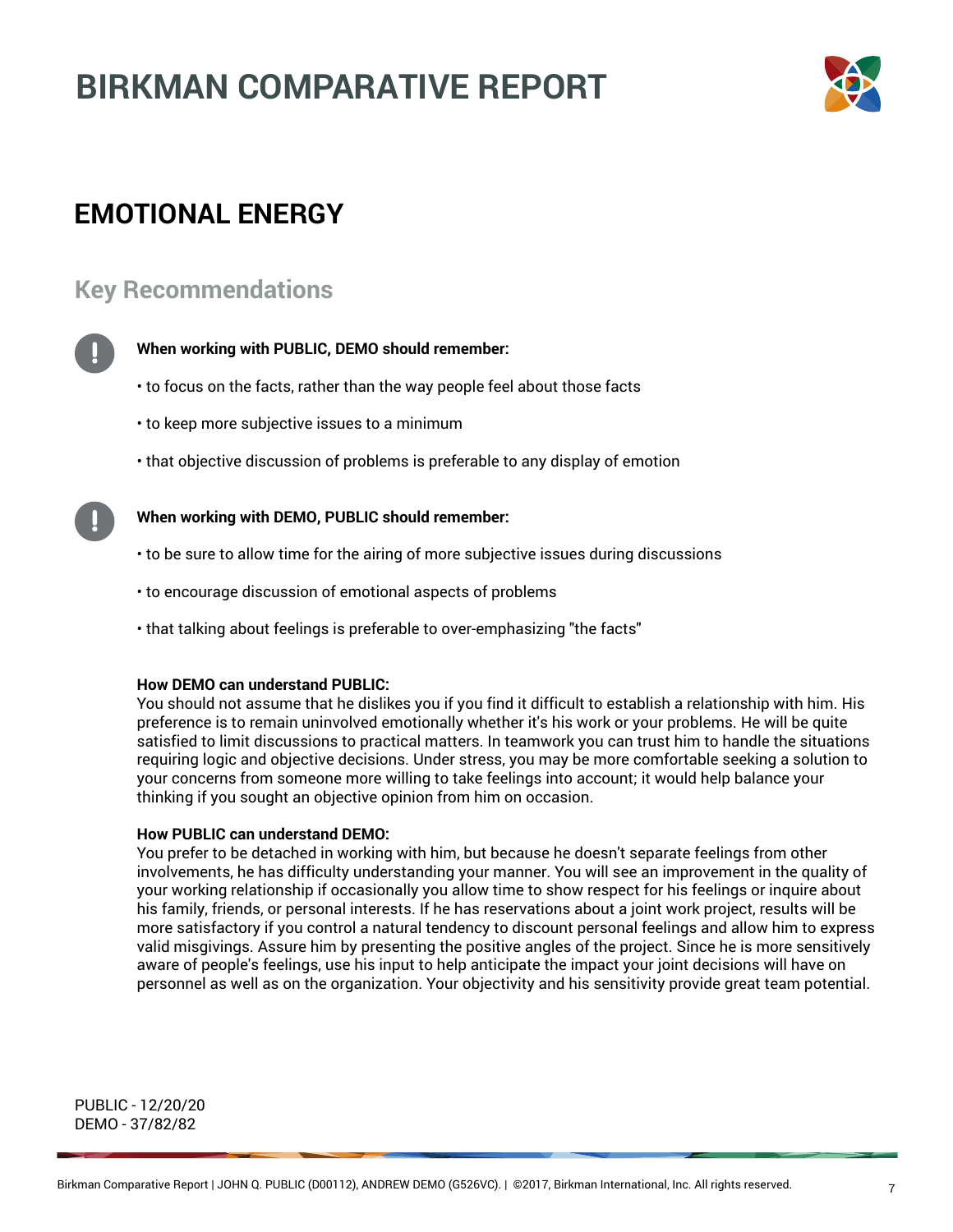

### **SELF-CONSCIOUSNESS**

*The Self-Consciousness Component can affect the areas of managing performance problems and performance reviews, awareness of feeling and special needs of others, using candor as an interpersonal tool, and dealing with sensitive or tough business issues*

### **Working With One Another and With Others**

| Usual<br><b>Behavior:</b>         | ═ | PUBLIC and DEMO have similar strengths and assets. They:                                                                                                           |
|-----------------------------------|---|--------------------------------------------------------------------------------------------------------------------------------------------------------------------|
|                                   |   | • tend to be direct and frank with one another and with other people                                                                                               |
|                                   |   | • keep one-to-one discussions brief and to the point                                                                                                               |
|                                   |   | . are usually untroubled by self-conscious feelings                                                                                                                |
| Needs:                            | 手 | There are no consistent similarities or differences in the social expectations of PUBLIC and<br><b>DEMO</b>                                                        |
| <b>Stress</b><br><b>Behavior:</b> | ≠ | There are no consistent similarities or differences in the less-than-productive behaviors<br>that PUBLIC and DEMO exhibit when their expectations are not realized |

PUBLIC - 8/76/76 DEMO - 9/44/44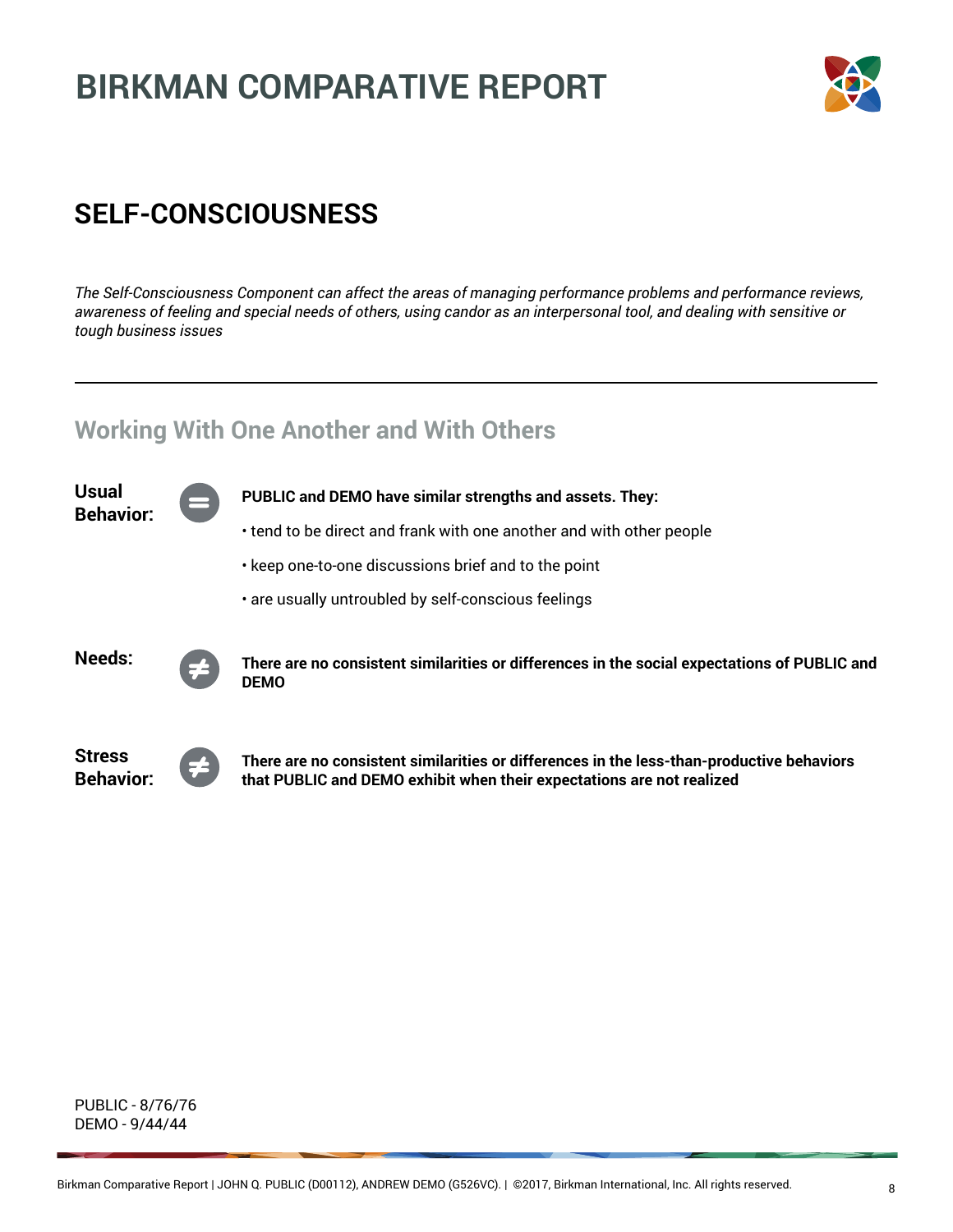

### **SELF-CONSCIOUSNESS**

#### **Key Recommendations**



#### **When working with PUBLIC, DEMO should remember:**

- to temper directness with a certain sensitivity, particularly if criticism is involved
- to be sure that exchanges are courteous and diplomatic
- that time spent giving individualized attention will prove more effective than being candid or over-abrupt

#### **When working with DEMO, PUBLIC should remember:**

- to balance directness and sensitivity in one-to-one encounters
- to avoid both brusqueness and unnecessary expressions of respect
- that DEMO does not expect, or want, exclusive directness or consistent sensitivity on your part

PUBLIC - 8/76/76 DEMO - 9/44/44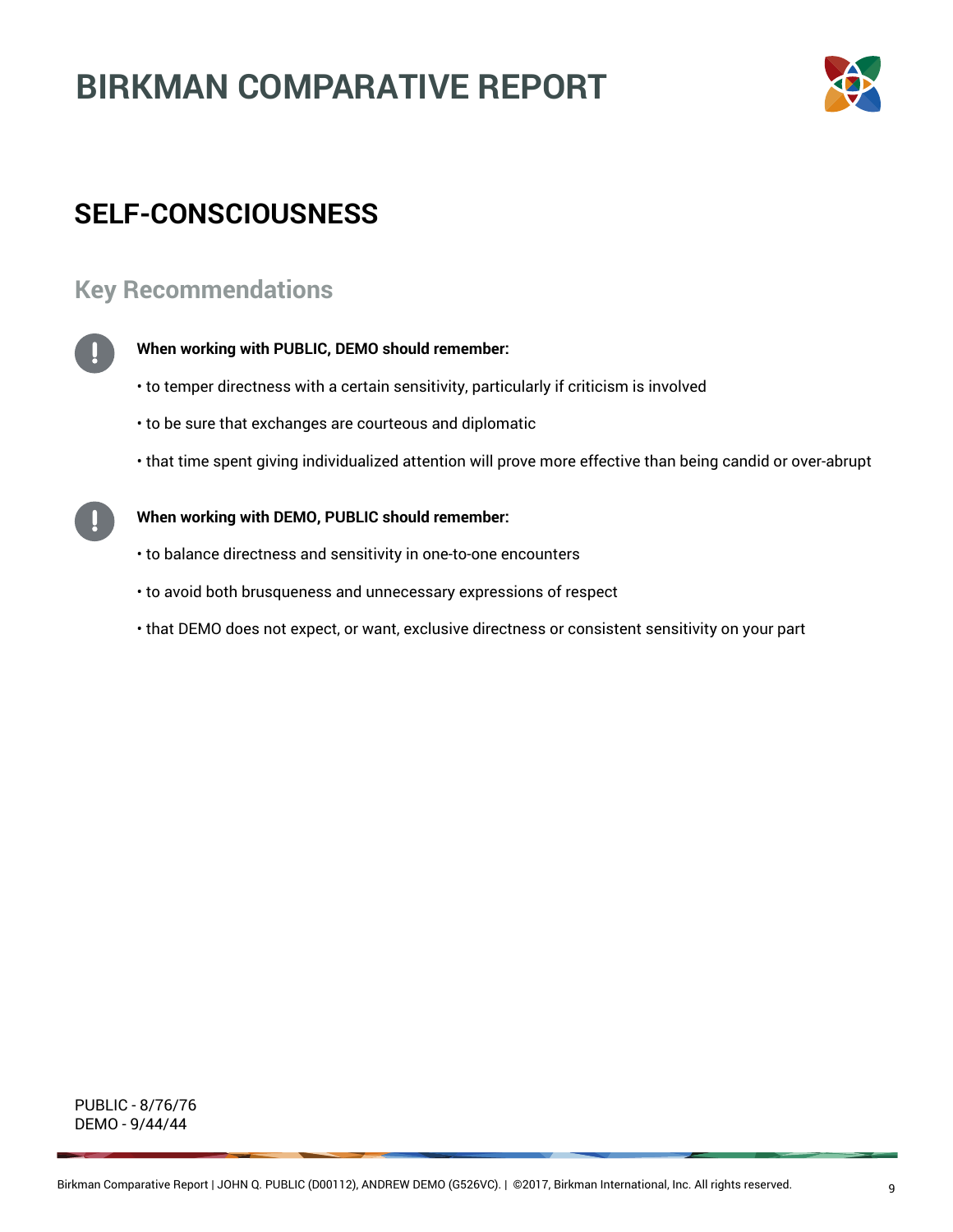

### **ASSERTIVENESS**

*The Assertiveness Component can affect the areas of cooperation, conflict management, use of authority, listening skills, openness to others' ideas, and emphasis in delegation*

### **Working With One Another and With Others**



PUBLIC - 74/83/83 DEMO - 81/72/72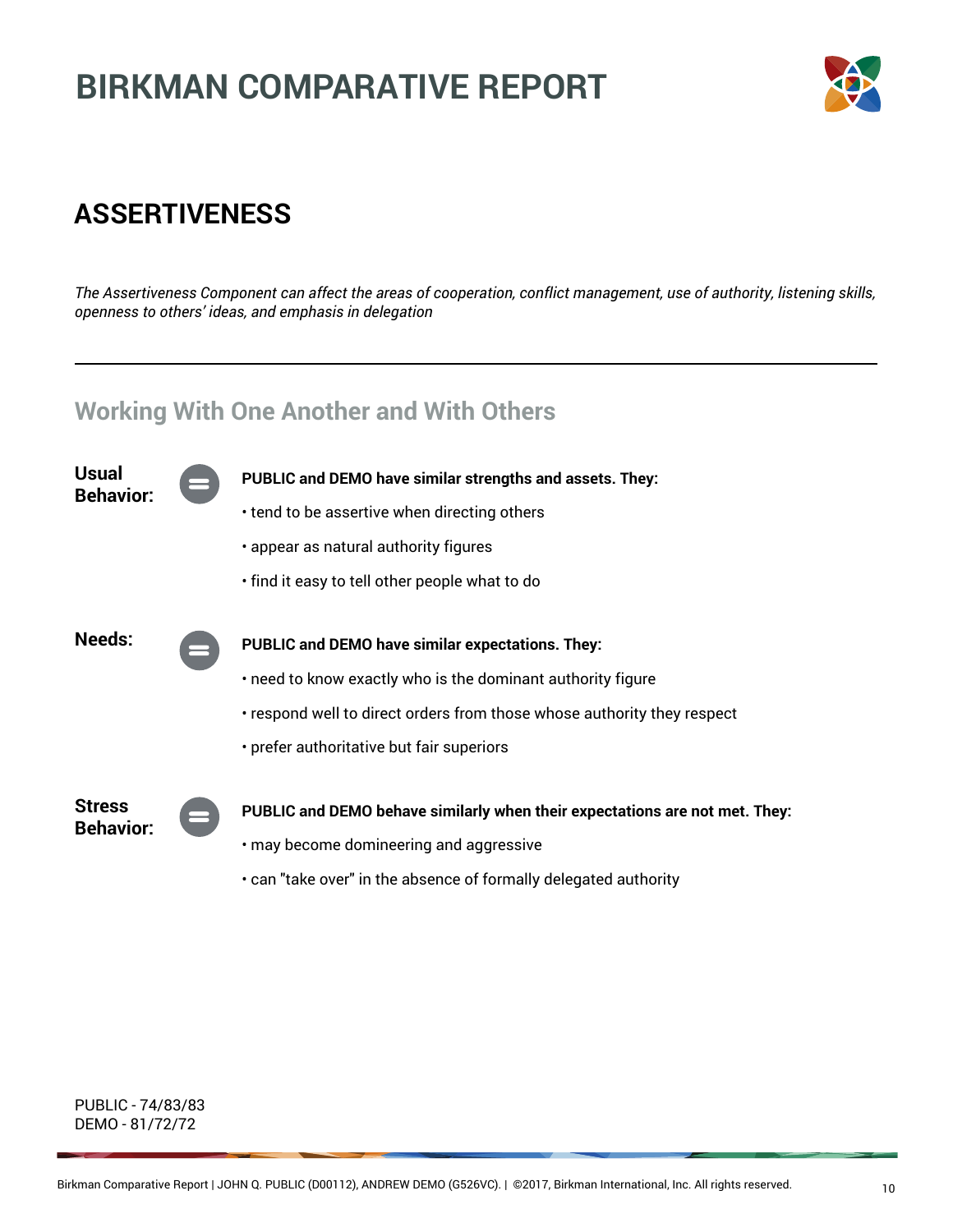

### **ASSERTIVENESS**

#### **Key Recommendations**



#### **When working with PUBLIC and DEMO, other people should remember:**

- that it is important for them both to know exactly who is "in charge"
- to be fairly assertive when giving orders
- that a strongly directive approach is to be preferred to trying to be pleasant and agreeable

PUBLIC - 74/83/83 DEMO - 81/72/72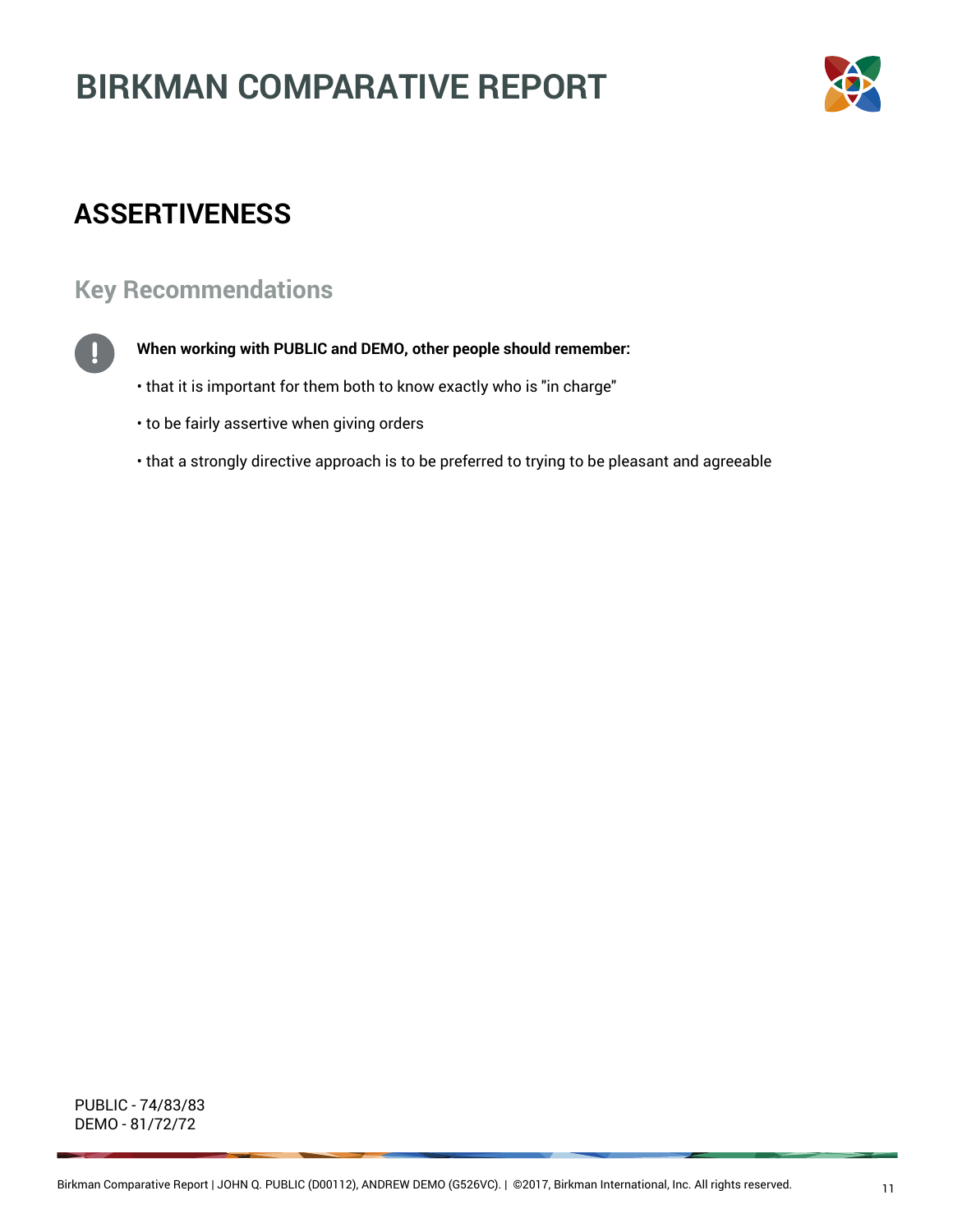

### **INSISTENCE**

*The Insistence Component can affect the areas of managing meetings effectively, clarity of delegation, project management/time management, and sustaining systems and procedures*

#### **Working With One Another and With Others**



PUBLIC - 99/90/90 DEMO - 76/66/66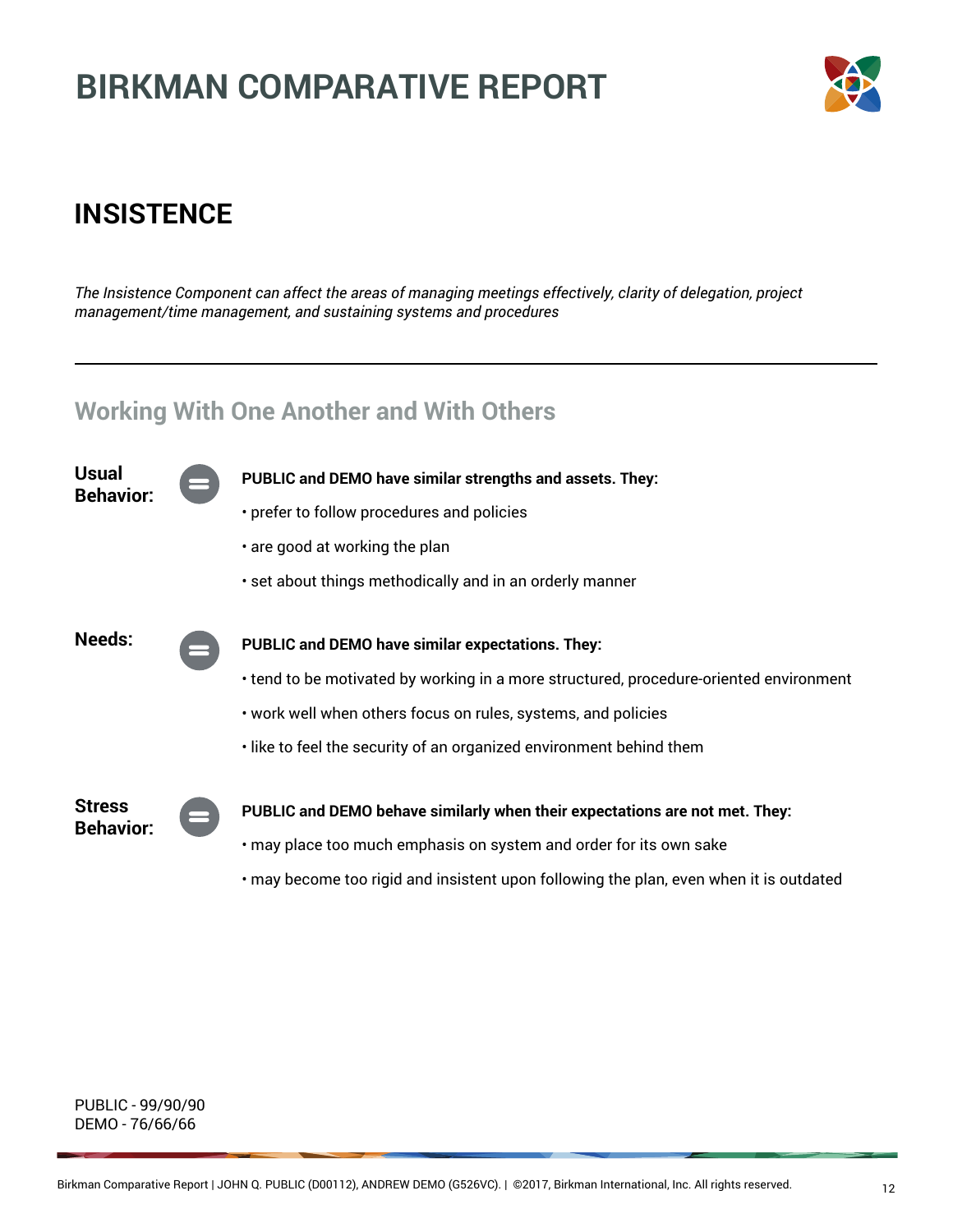

### **INSISTENCE**

### **Key Recommendations**



**When working with PUBLIC and DEMO, other people should remember:**

- to offer the support of a structured and organized environment, where possible
- provide the guidance of rules, systems and procedures
- that a structured approach is preferable to offering them general guidelines

PUBLIC - 99/90/90 DEMO - 76/66/66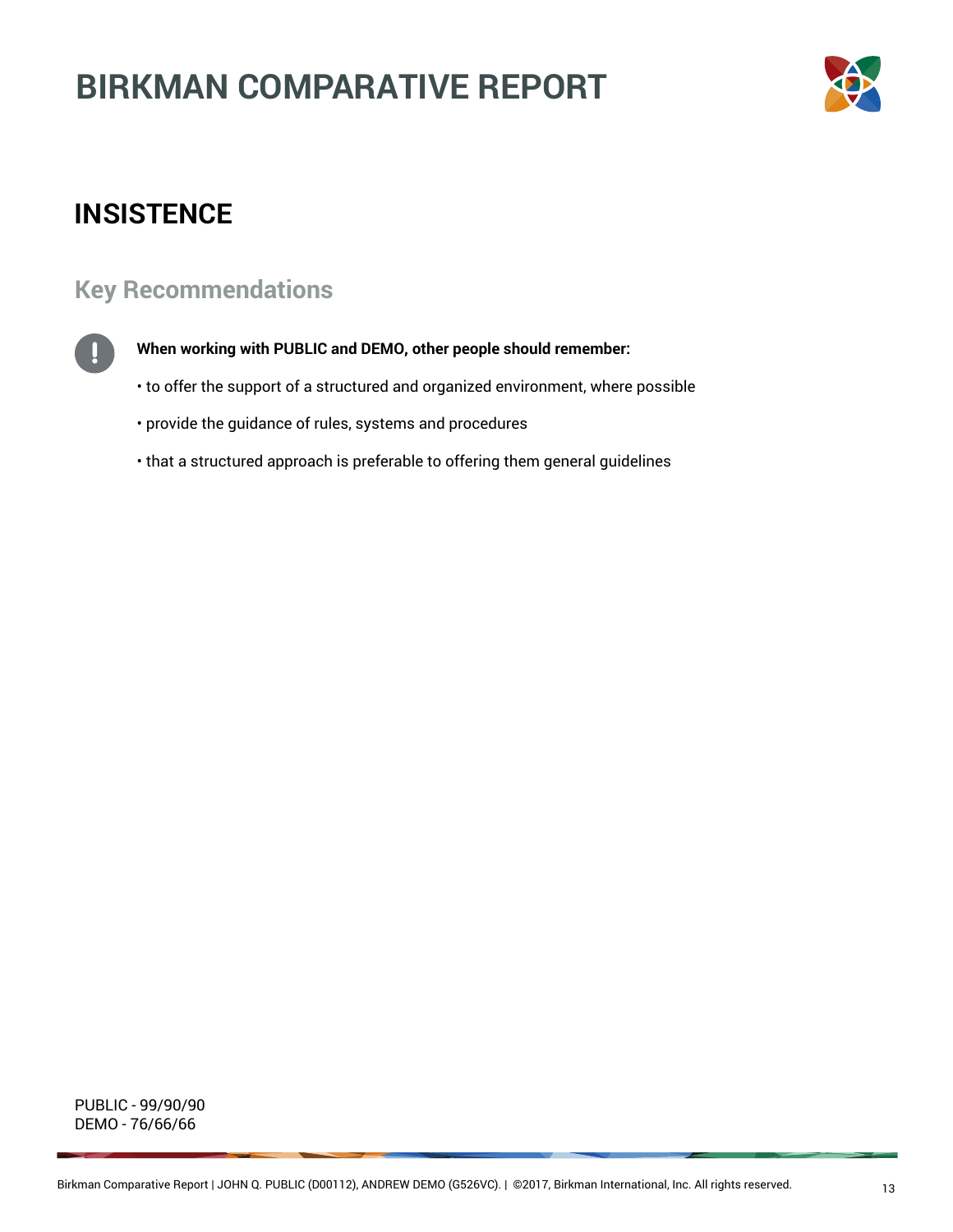

### **INCENTIVES**

*The Incentives Component can affect the areas of winning materialistic rewards, winning intangible rewards, risk-taking in the workplace, security in the workplace, comfort with bargaining for self, comfort with negotiating for equitable results*

### **Working With One Another and With Others**

| Usual<br><b>Behavior:</b>         |          | PUBLIC and DEMO have similar strengths and assets. They:                    |
|-----------------------------------|----------|-----------------------------------------------------------------------------|
|                                   |          | • tend to be trustful and idealistic                                        |
|                                   |          | • are "team players" rather than looking out for themselves                 |
|                                   |          | emphasize intangible benefits                                               |
|                                   |          |                                                                             |
| Needs:                            | $\equiv$ | <b>PUBLIC and DEMO have similar expectations. They:</b>                     |
|                                   |          | · do well in competitive environments                                       |
|                                   |          | • respond well when individual achievement is financially rewarded          |
|                                   |          | . enjoy the stimulus of competition                                         |
|                                   |          |                                                                             |
| <b>Stress</b><br><b>Behavior:</b> |          | PUBLIC and DEMO behave similarly when their expectations are not met. They: |
|                                   |          | • may become distrustful of others                                          |
|                                   |          | . can be viewed as too self-protective                                      |

PUBLIC - 19/64/64 DEMO - 8/86/86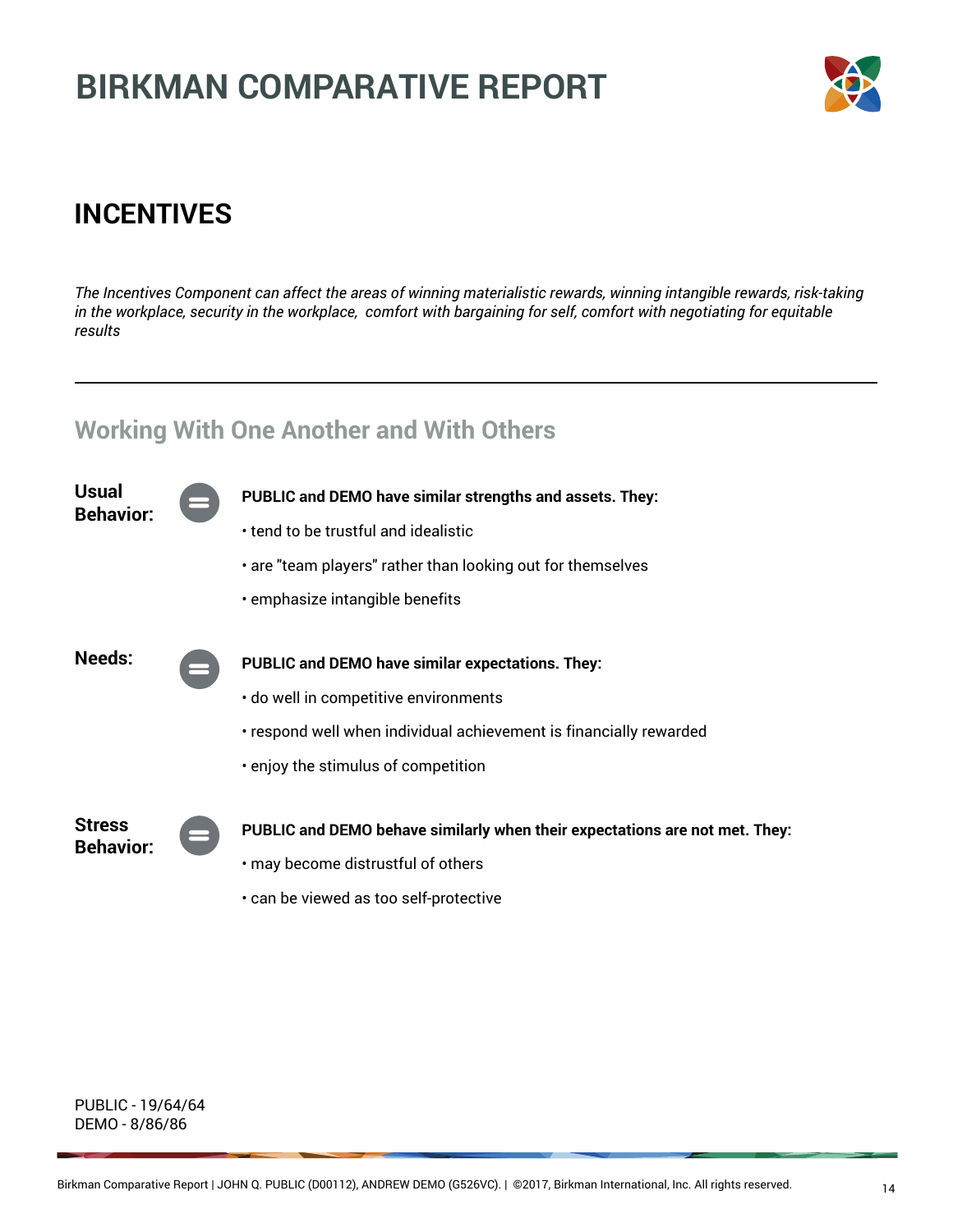

### **INCENTIVES**

### **Key Recommendations**



#### **When working with PUBLIC and DEMO, other people should remember:**

• to emphasize where possible matters of personal, tangible benefits and rewards

• to encourage individual competitiveness

• that an approach that emphasizes personal incentive over more generalized, tangible benefits is preferable

PUBLIC - 19/64/64 DEMO - 8/86/86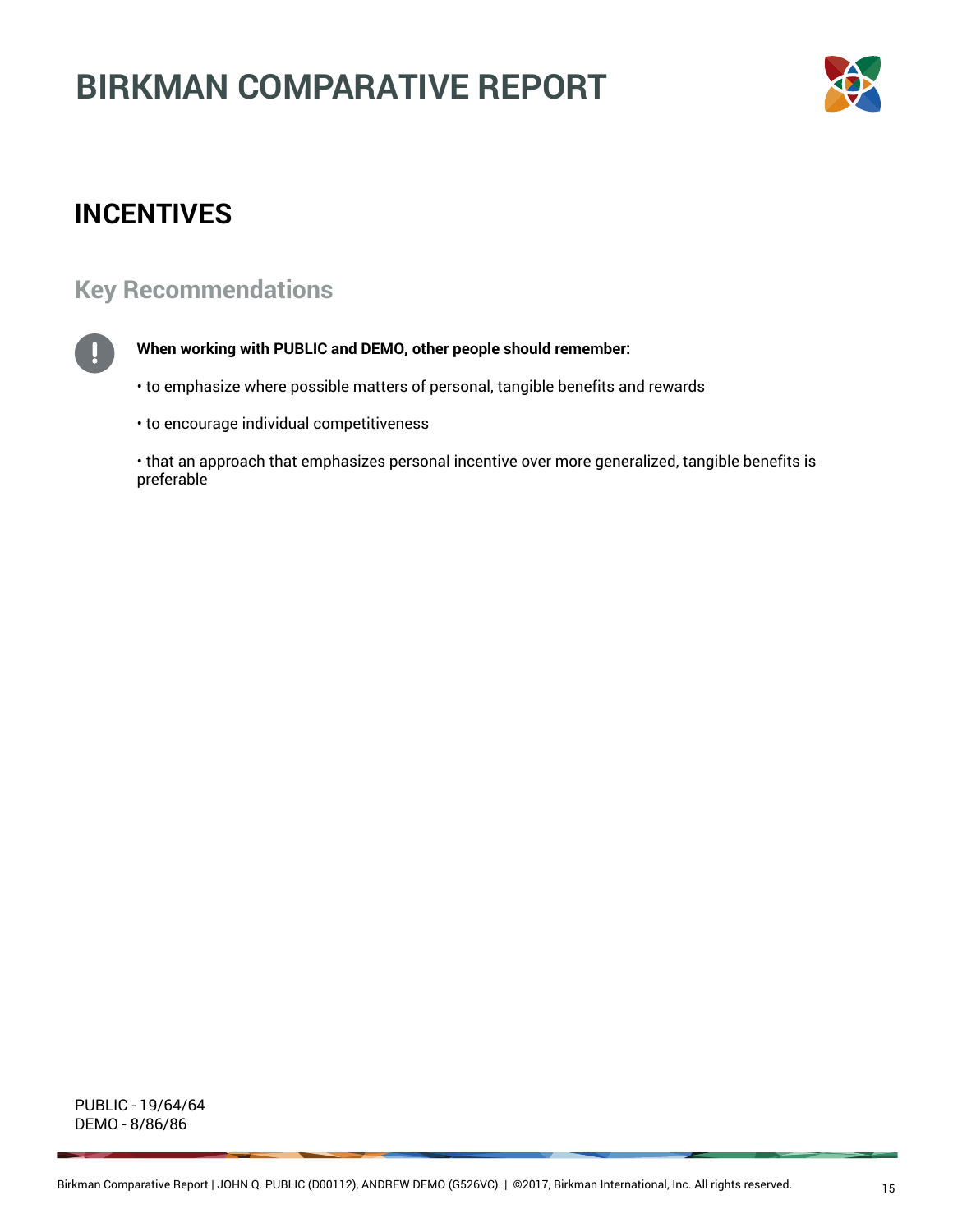

### **RESTLESSNESS**

*The Restlessness Component can affect the areas of comfort in shifting business priorities, patience with interruptions, and flexibility in accepting externally imposed change*

### **Working With One Another and With Others**



PUBLIC - 67/32/75 DEMO - 52/52/52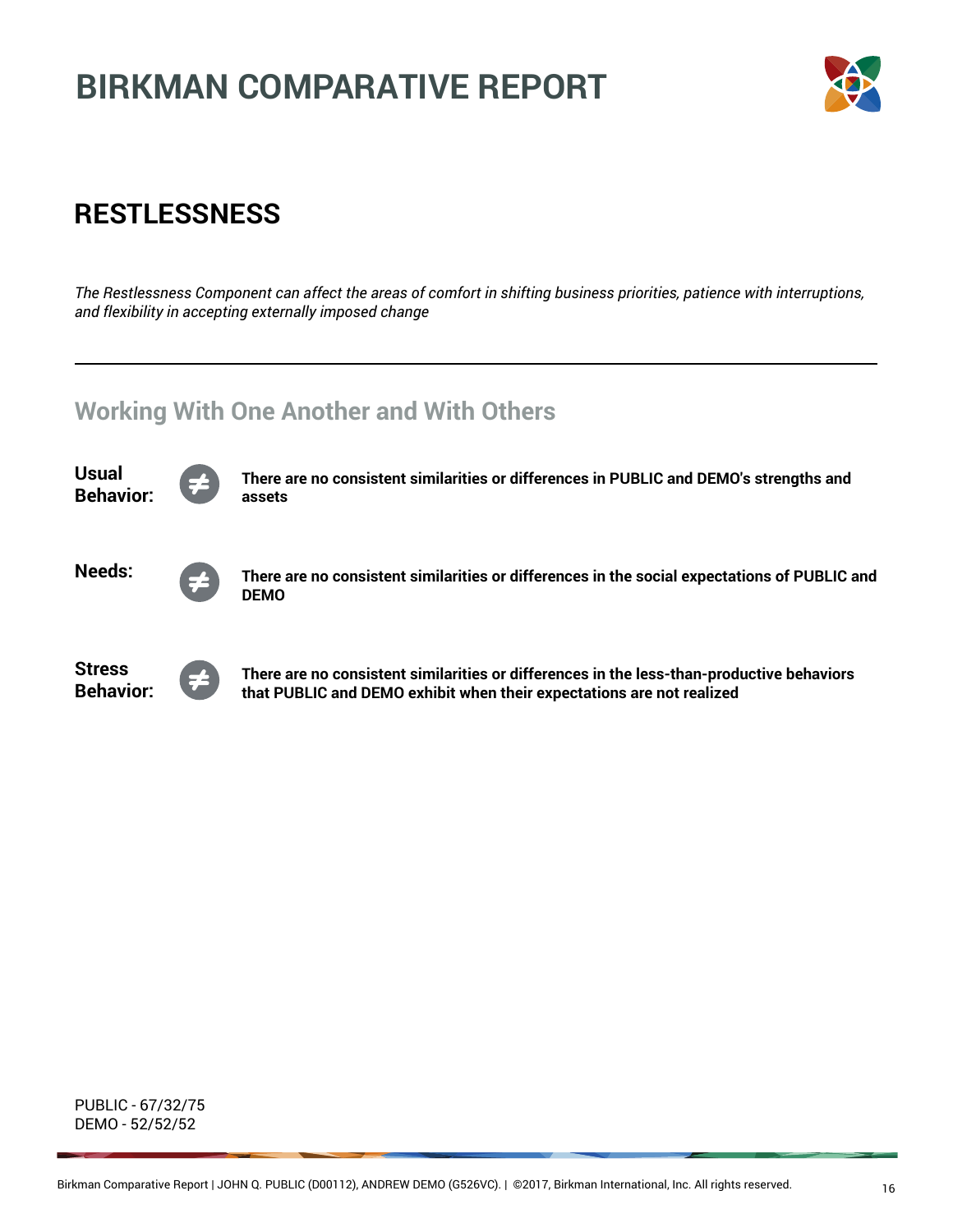

### **RESTLESSNESS**

#### **Key Recommendations**



#### **When working with PUBLIC, DEMO should remember:**

- to keep unnecessary changes to a minimum, and give plenty of warning when changes are necessary
- to permit concentration on the task at hand, without interruption
- that involving PUBLIC in discussions about change is preferable to imposing it unilaterally

#### **When working with DEMO, PUBLIC should remember:**

- to find a balance between the stimulus of change and the security of routine
- to avoid both unnecessary interruptions and too protected an environment
- that DEMO does not expect, or want, constant interruptions or completely predictable surroundings

PUBLIC - 67/32/75 DEMO - 52/52/52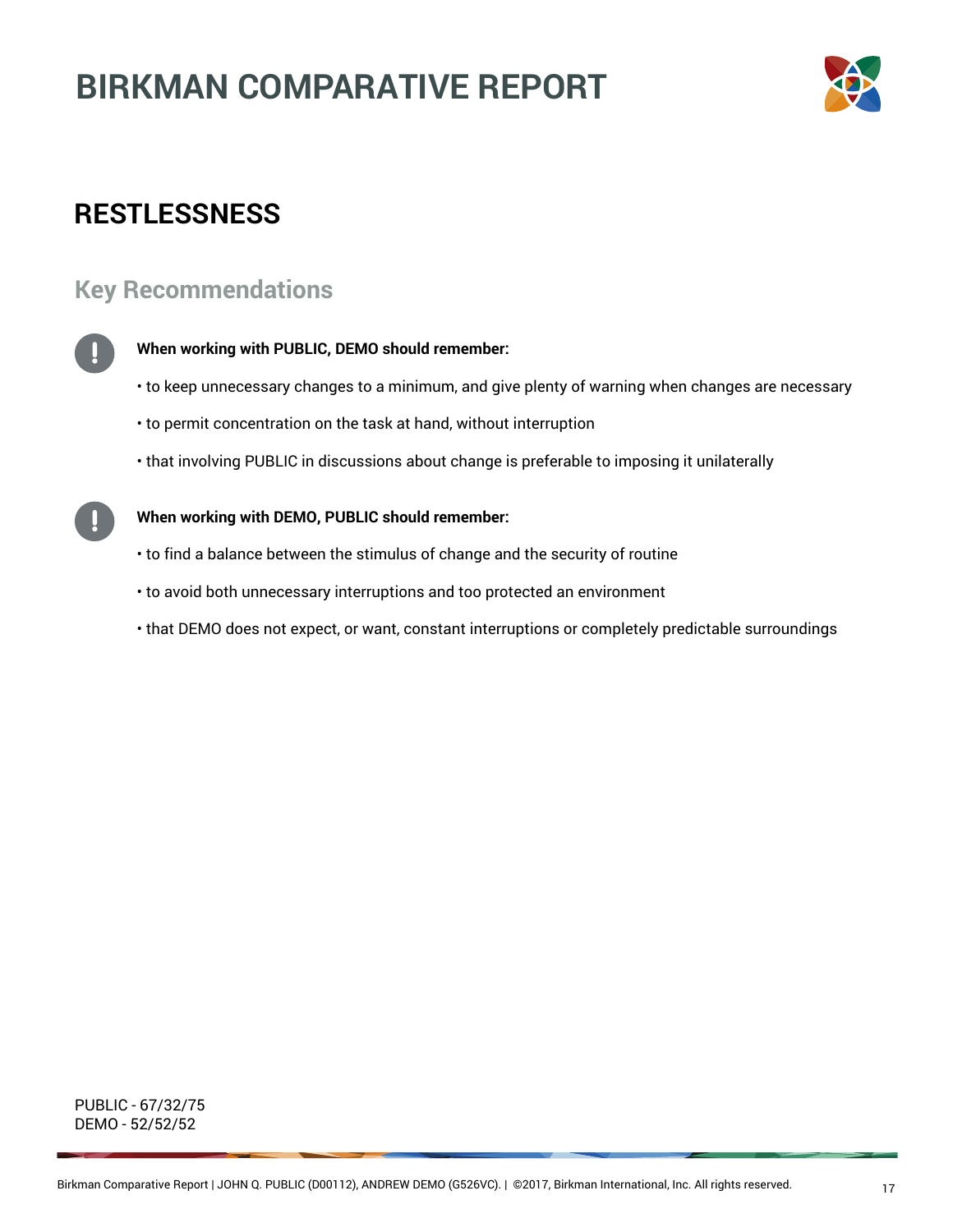

### **THOUGHT**

*The Thought Component can affect the areas of decision timeliness, degree of comfort with risk, and consistency in positions taken*

### **Working With One Another and With Others**



PUBLIC - 51/71/71 DEMO - 18/62/62